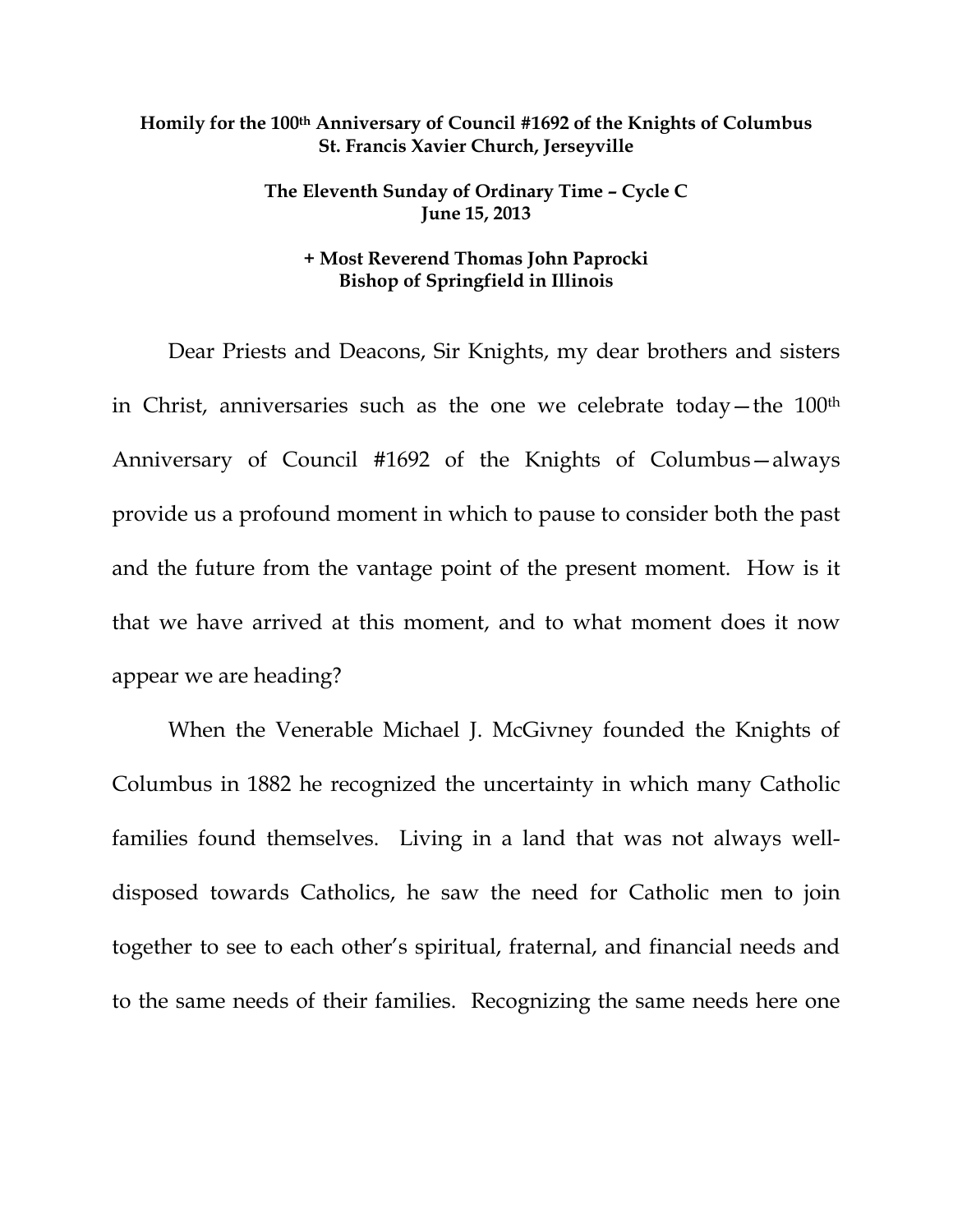hundred years ago, the founders of Council #1692 brought the Knights of Columbus to Jerseyville.

 With the passage of time these needs have not lessened and so it is that you, my brother Knights, continue your involvement with the Knights of Columbus. Today we give thanks to Almighty God for the many ways this fraternal order has cared for its members and non-members alike. Even as we render our thanks, we also seek God's blessing and protection upon the Knights of Columbus because we know that these same spiritual, fraternal, and financial needs will not lessen in the future. Indeed, if we know how to read the signs of the times, it seems these needs may very well increase and the presence and assistance of the Knights of Columbus will be as vital in the years to come as in Father McGivney's own day.

 With great joy, I congratulate you on this great milestone in the history of your council and I thank you for your noble deeds in support of the downtrodden and in building up the community of faith.

 Looking back over these past one hundred years of the Knights of Columbus in Jerseyville, what lessons can we learn from the past to aid us in the future? Writing in this month's issue of *Columbia*, the Supreme Knight Carl A. Anderson wrote: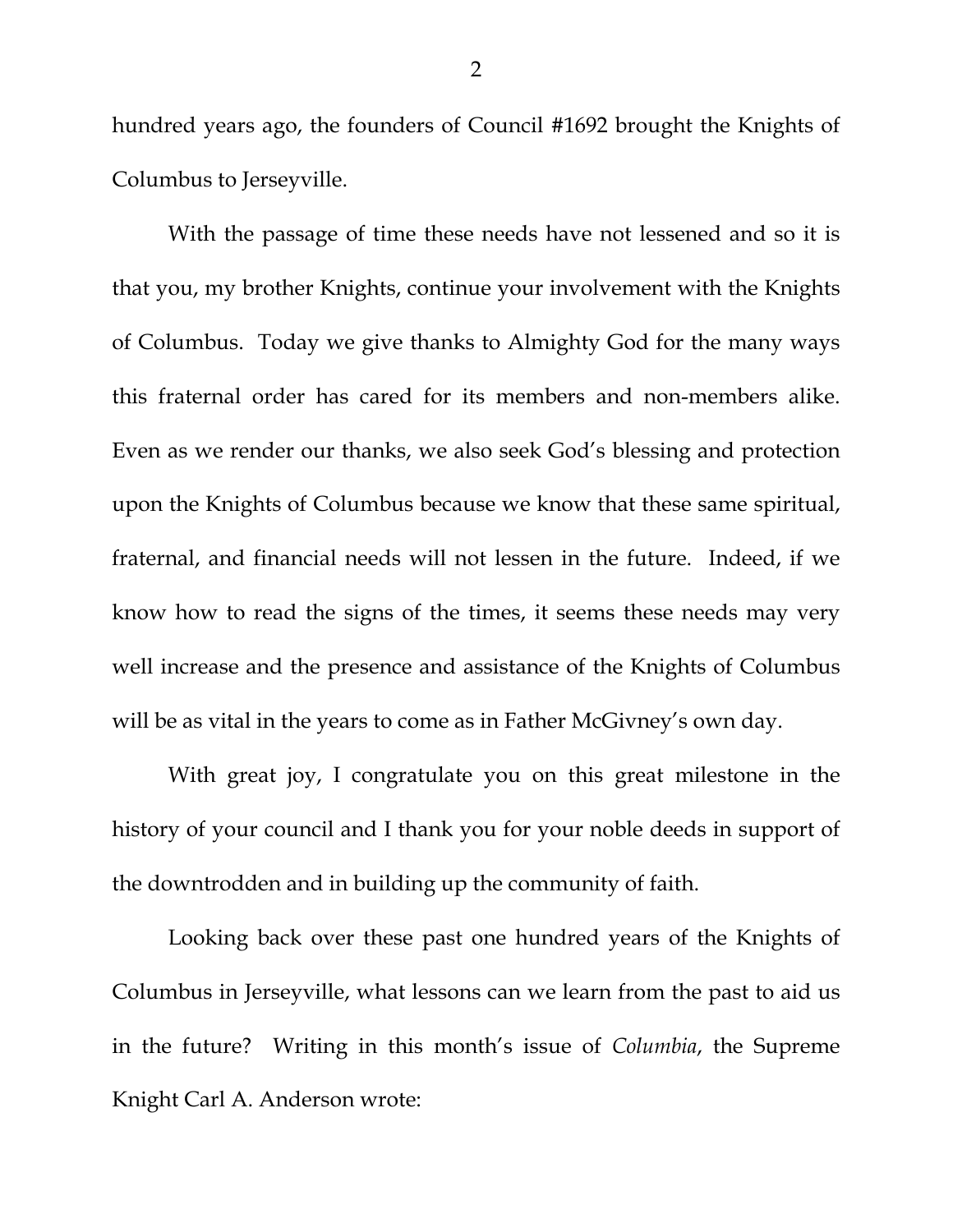Today the Church asks of believers nothing more, and nothing less, than it has throughout her history: Profess what you believe and live what you profess. Such personal witness is the only way we can make an adequate response to the claims of today's militant atheists.<sup>1</sup> The challenge of the founders of the Knights of Columbus was to live as Catholics in a Protestant – and sometimes hostile – country. It was within such a cultural climate that Father McGivney established the Knights of Columbus so "Catholic men could confidently profess their faith by living lives of charity, unity, and fraternity in their parishes and local communities."2

 The challenge of the Knights of Columbus in our day, and certainly in the years to come, is to live among "secularists who say there should be no Christian faith at all."3 These secularists – some of whom are atheists and some of whom are of one faith or another - claim with increasing influence that the "Christian faith is irrational and should have no influence on society."4

 Today, too, we are in need of Catholic men who will confidently profess their faith by living lives of charity, unity, and fraternity in their parishes and local communities. What we need are men who will live as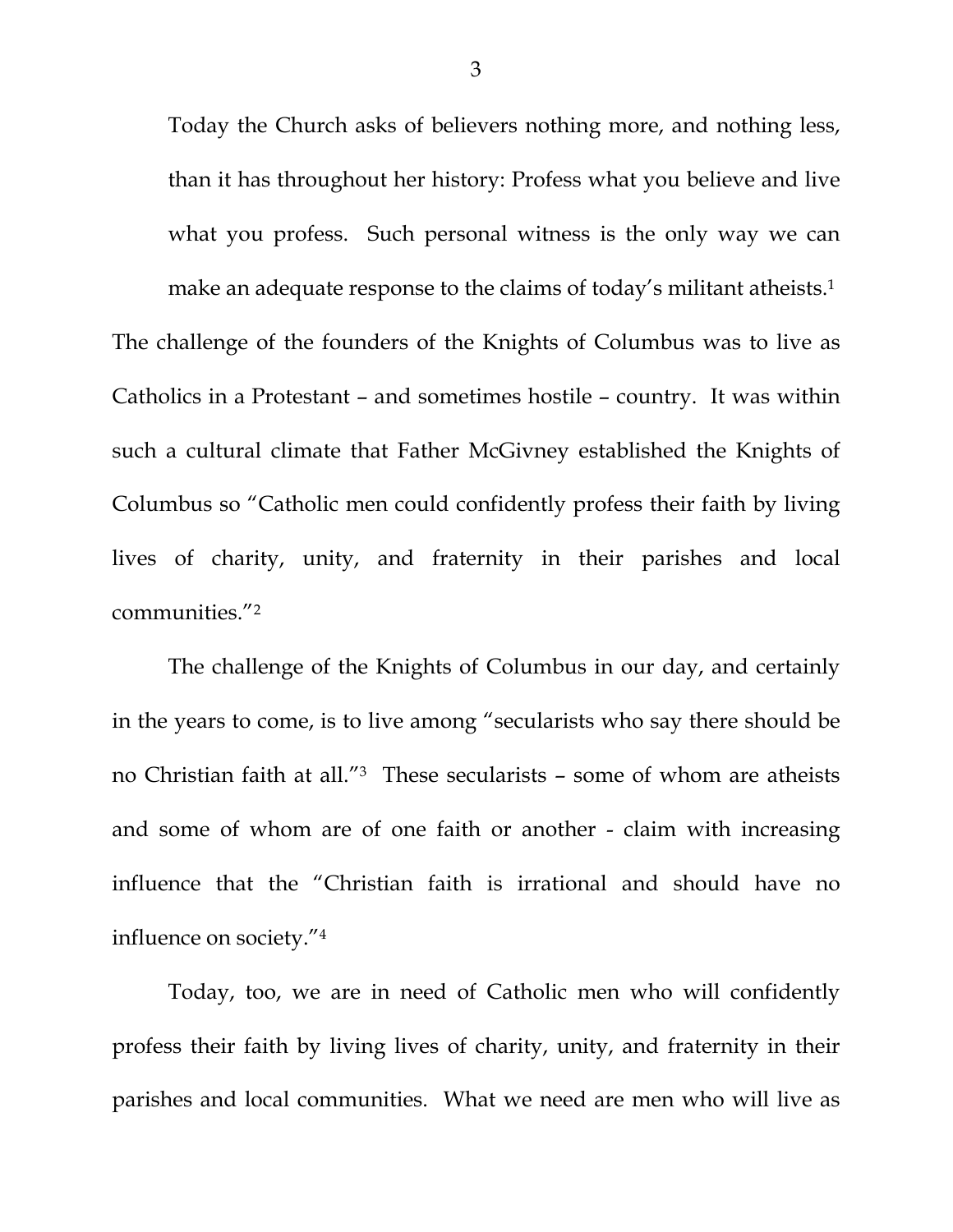true Knights of Columbus and as valiant and faithful soldiers of Jesus Christ. Anyone who lives in this way, who professes his faith intentionally with integrity and sincerity, can say with Saint Paul, "yet I live, no longer I, but Christ lives in me" (Galatians 2:20).

 Those who are soldiers listen for the orders of the one under whom they have been placed; when their commander says, "I have something to say to you," they listen and carry out his will. So must it be with us! We must attune our ears to hear the voice of the Lord Jesus, under whom we have placed our lives, who says to each of us, "I have something to say to you" (Luke 7:40). To him, each one of us, together with the Pharisee Simon, must honestly say, "Tell me, teacher" (Luke 7:40).

 As he did with the Pharisee, so will he do with us. He will remind us of his merciful love and call us to repentance. After listening intently to his words and recognizing their truth, each of us should turn continually towards him and say, "I have sinned against the Lord" (II Samuel 12:13). Not only this; we must not only speak these words as individuals, but we must also speak them collectively, as a corporate person, as members of the Knights of Columbus, as members of the Body of Christ, and as members of our cultural society.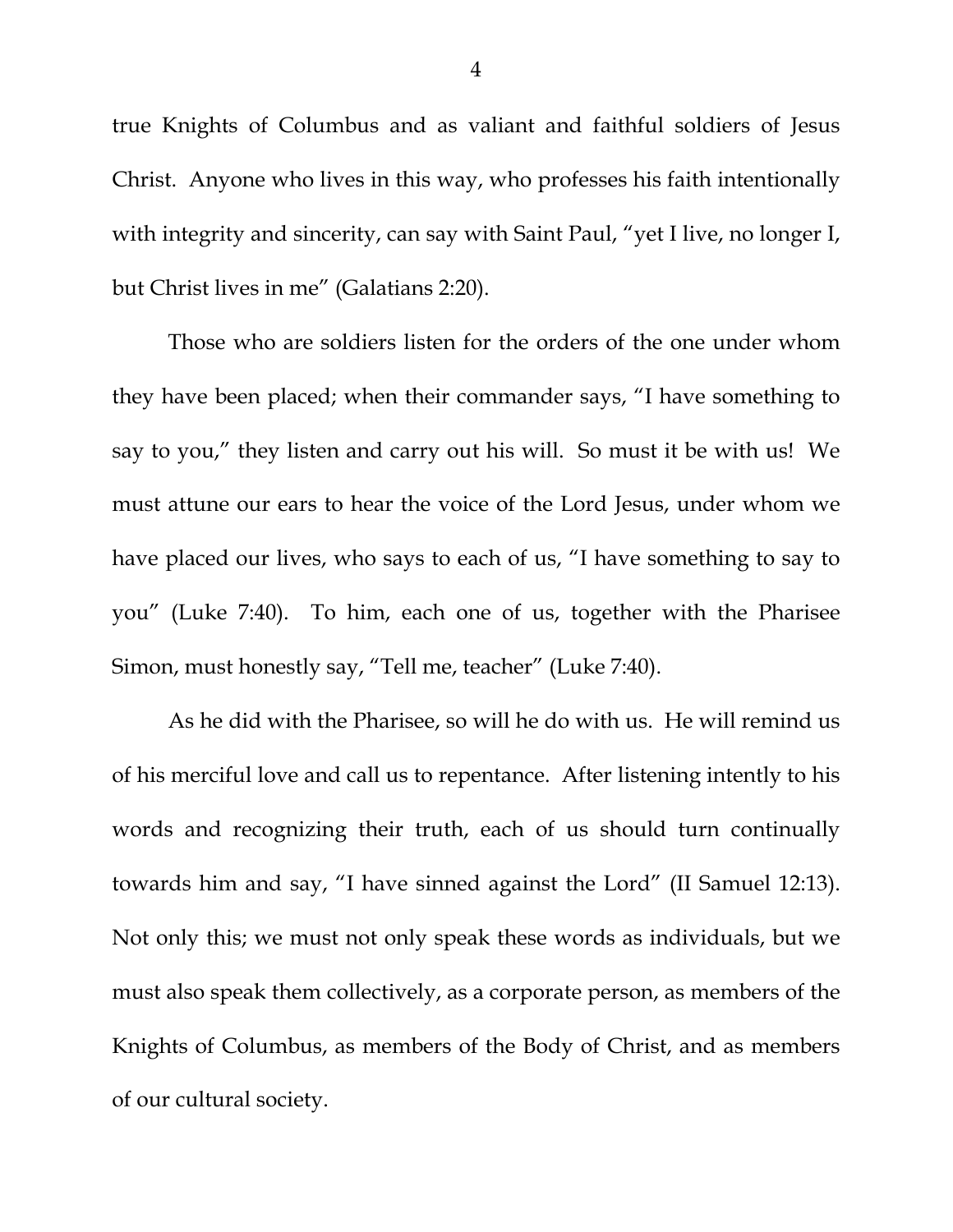To this end, the Catholic Bishops of the United States have called us to a Fortnight for Freedom, which begins in the evening of June 21st and concludes on Independence Day.

 In the words of the Supreme Chaplain of the Knights of Columbus, Archbishop William Lori, this coming Fortnight for Freedom offers, "a sobering moment for all of us to realize how religious freedom has eroded over time and to ask for God's help in protecting such a precious gift."5 Since your founding, you, my brother Knights of Columbus, have played an important role in defending and promoting religious liberty in our nation, especially through your worthy efforts in the defense of life, your generous support of the Newman Centers, and through your tireless work to promote and defend authentic marriage and true religious liberty. And now, in these trying times, the Knights of Columbus have pledged your support to this most important effort. I ask each of you to participate as fully as possible in this two-week period of prayer and education and encourage you to invite your families and neighbors, your friends and coworkers to do the same.